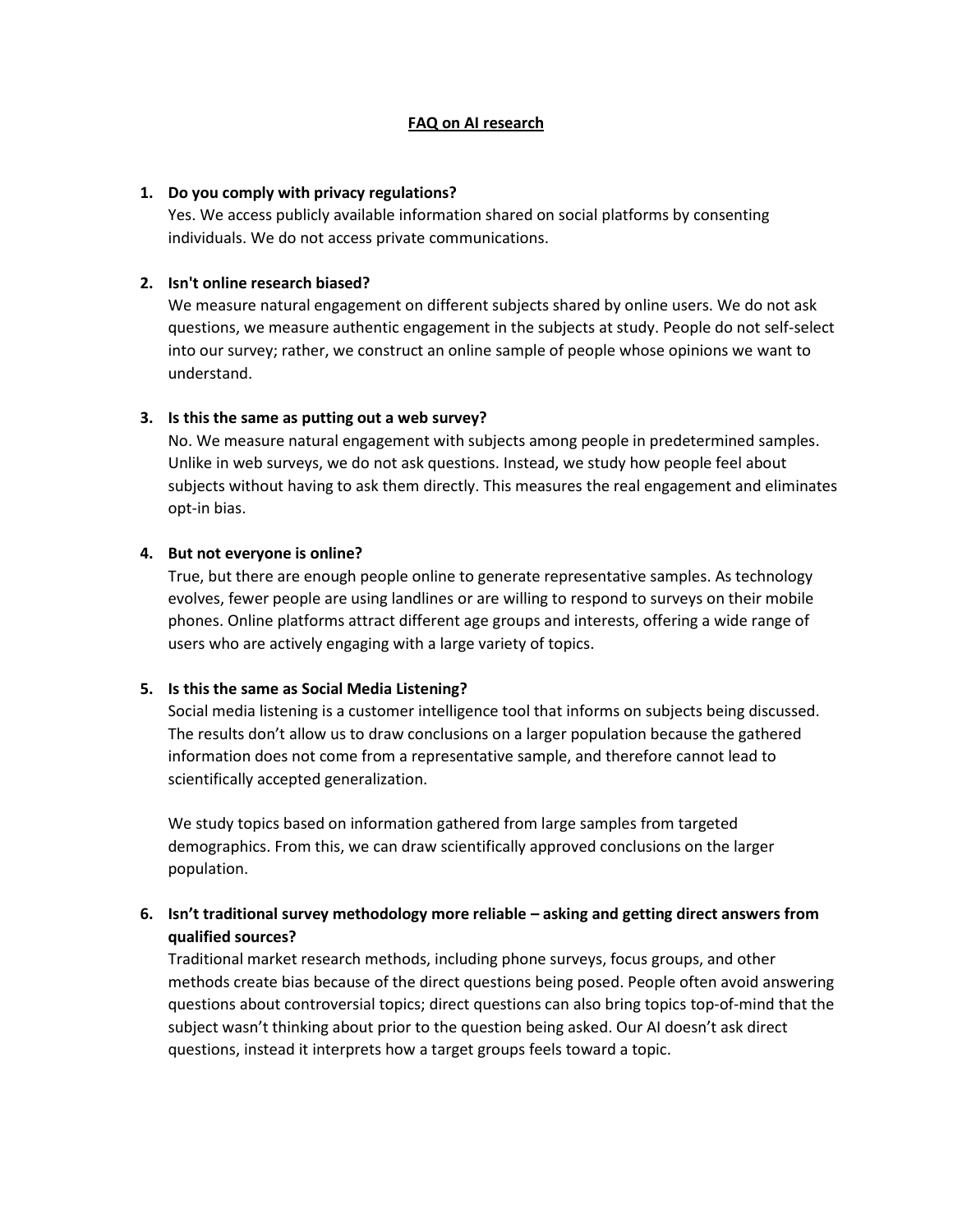# **7. How are your findings accurate in comparison to last year given you used an online Survey Methodology last year and AI this year? Isn't that comparing apples to oranges?**

The AI-derived survey responses are calibrated to previous year results to allow a frictionless move to the new methodology and to make historical comparisons meaningful.

**8. How is the AI methodology considered statistically reliable?**

The AI results use large sample sizes to create statistically meaningful results, in exactly the same way as traditional sampling-based surveys, just on a much larger scale.

- **9. How do we know that the study represents the thinking of over 54,000 people?** Using the scaling enabled by AI-assisted survey technology, we can construct a sample of 54,000 people and follow the opinions (both current and in the past) of this large sample.
- **10. Some regions/countries have very large sample sizes eg. North America and some quite small e.g. Latin America, how can these be deemed representative of the leader community?** The AI finds the number of people engaged on a certain topic within the date range of the study. Through projection and statistical analysis, the 'engagement' is calculated by the number of people discussing a topic followed by extrapolating the number of people in the population for each of those regions in the samples for each study.
- **11. Can't you manipulate AI findings? How can we be sure the results are objective?**

Unlike in traditional surveys, we do not pose questions to the people in our sample and thus cannot prime them with "leading questions". All opinions expressed by those in our sample are thus naturally occurring in the population being studied.

- **12. How are you able to ensure the legitimacy of the people and opinions utilized in the survey?** Since we only listen to the voices in our pre-screened online sample of company leaders, we have access to the account information and full history of any person's opinion which we include.
- **13. How do you know if the sources are really CEOs and CMOs/CCOs vs company sources?**  By using people's personal online accounts, we get the opinions of the individuals, not the PR approved company line.
- **14. How does machine intelligence compare to human intelligence and what role did human interpretation play in this study?**

Machine intelligence is what enables our data to come from the full opinion history of 58,000 people. AI is able to go through this huge data set and make consistent choices in categorizing the information. Human interpretation is important during the training stage of the AI, to teach the AI how to categorize text by relevant subject.

**15. How can a machine/AI interpret a human "emotion" like confidence and concern?**

Using the Stanford Sentiment Dictionary, we train Polly on how a language is used positively, negatively, and more neutral. This includes the use of slang terms, past and present. The way a sentence is constructed on social media will include terms or examples that imply an emotion,